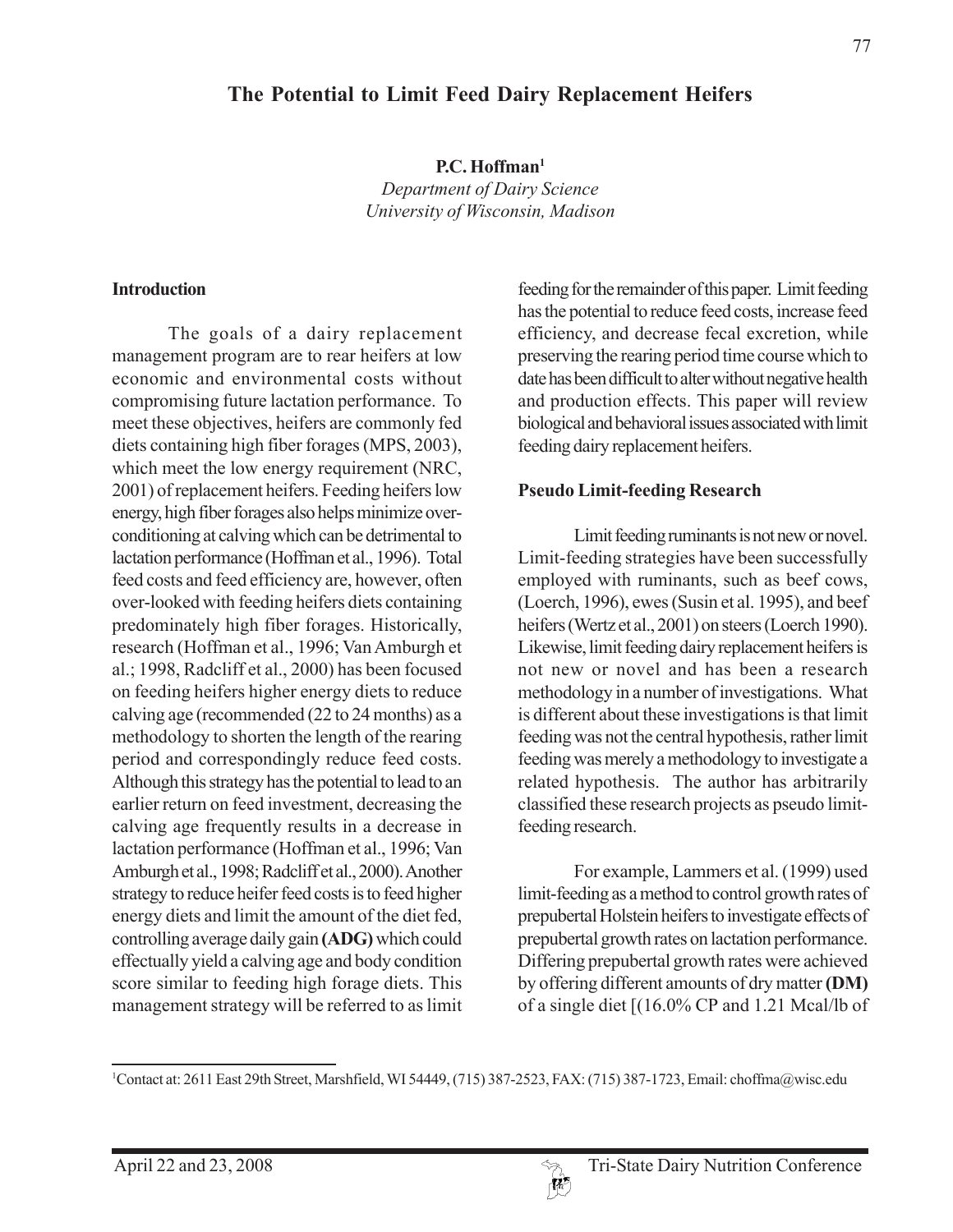metabolizable energy, **(ME)**]. Prepubertal ADG were 1.54 and 2.20 lb/day, thus the 1.54 lb/day treatment was commissural with limit feeding. Heifers limit fed to grow 1.54 lb/day produced 7.1% more milk than heifers fed near ad libitum (2.2 lb ADG, which was attributed to differences in prepuberty mammary development and thus the central hypothesis of the experiment. Lammers et al. (1999) observed no negative effects of limit feeding on either body weight **(BW)**, calf birth weight, or dystocia index.

North Dakota researchers (Park et al., 1998; Ford and Park, 2001) have hypothesized that dietary energy restriction, followed by realimentation, stimulates rapid and greater expression of mammary tissue, resulting in improved milk production. The work has demonstrated alteration of hormonal signaling, increased genetic expression of mammary tissue, and resulted in up to 15.0% improvements in milk production. Similar to Lammers et al.(1999), the experimental methodology (Ford and Park, 2001) used to implement energy restriction realimentation protocols was limit feeding. Control heifers were allowed ad libitum access to a diet containing 12.0% CP and 1.07 Mcal/lb of ME, while energy restricted realimentation heifers were limited to 70% of the same diet during energy restriction phases. Limiting feed intake to 70% of the control diet resulted in improving feed efficiency (approximately 30%). The hypothesis and design of these experiments was to investigate energy restriction, which yielded positive lactation responses. The energy restriction, however, was facilitated by limit feeding, not by energy dilution of the diet. Data suggest that there were no negative confounding aspects associated with limit feeding to facilitate limiting dietary energy intake.

There are additional examples in the literature (Hof and Lenaers, 1984; Sejrsen and Foldager, 1992; Van Amburgh et al., 1998; Carson et al., 2000) that employed some form of limit

feeding in an experiment to investigate an alternative hypothesis in heifer production and management. While no direct linkage can be made from experimental results to limit feeding per se, the limit feeding methodology employed in these experiments did not result in any negative effects on milk production. In all the experiments outlined above, milk production was numerically greater, regardless of hypothesis studied, for heifers that were limit fed as a part of the methodology.

## **Limit-Feeding Research – Central Hypothesis**

As previously stated, limit feeding is not new and has been employed by researchers as a method to execute experimental designs for other hypotheses. Likewise, it can be assumed that some forms of limit feeding heifers have been employed by dairy producers over time. Recently, it has been consciously recognized that limit feeding methods applied in experiments appear to have a more robust applied utility. Limit feeding has been utilized in experiments as a method to control growth rates, decrease energy intake, decrease feed usage, improve feed efficiency, or improve lactation performance. These are exactly the same goals as the goals of commercial heifer production. As a result, 2 recent experiments have been conducted evaluating limit feeding as a central hypothesis to explore applied applications.

At the University of Wisconsin, we explored a simple limit-feeding system for bred replacement heifers (Hoffman et al., 2007). A summary of trial results is presented in Table 1. Bred Holstein heifers were fed diets (C-100, L-90, and L-80) containing 67.5, 70.0, and 73.9% total digestible nutrients, **(TDN)** respectively, but heifers fed the 70.0 and 73.9% TDN diets were limit-fed at 90 and 80% of their intake potential. The study was designed to provide iso-caloric and iso-nitrogenous intakes. Limit feeding resulted in heifers being fed less DM per day, but the total amount of calories consumed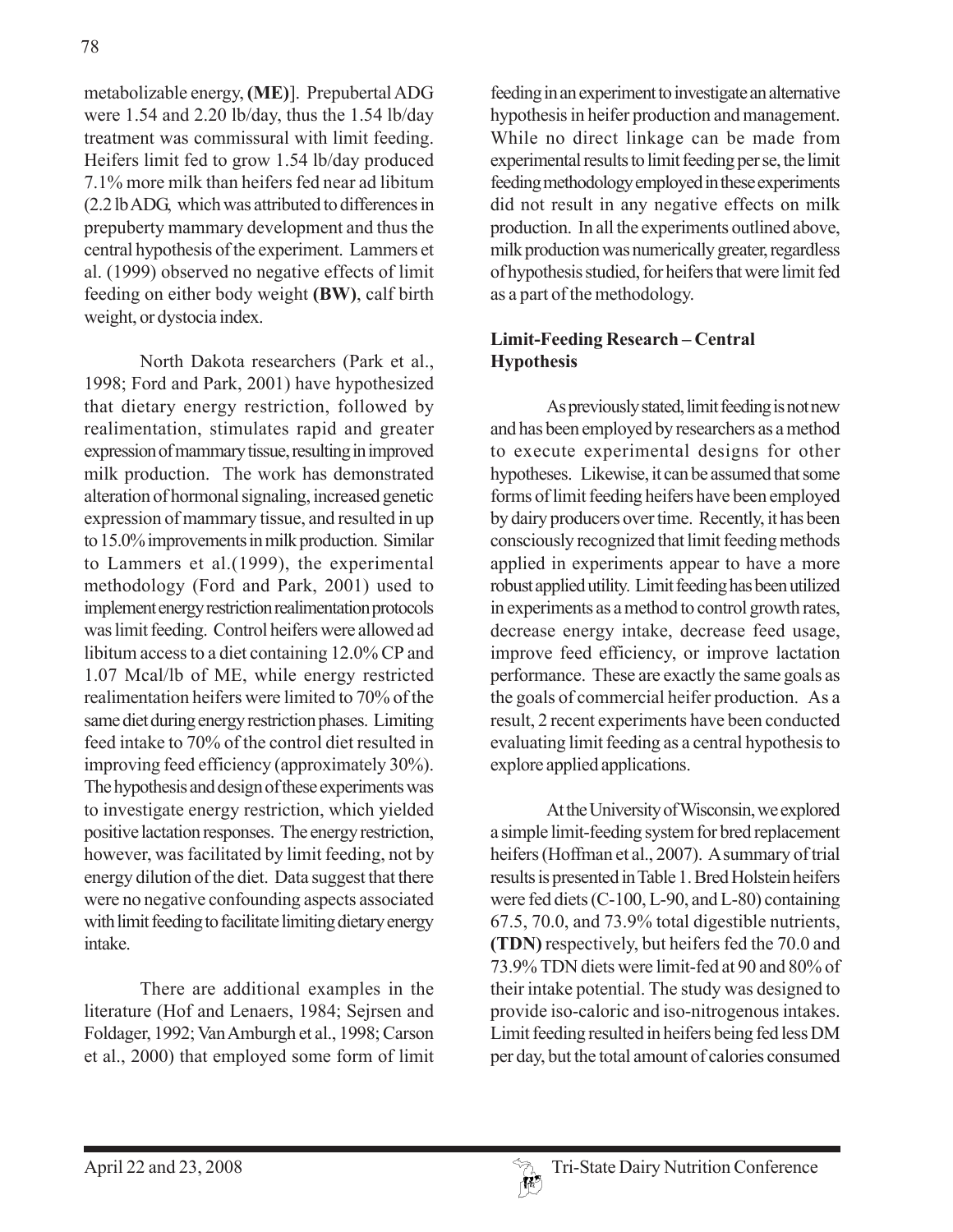per day was equal. We did not observe any differences in the size or body condition scores of the heifers after a 111-day feeding period. The limitfeeding regimen, however, resulted in a 25% improvement in feed efficiency, and heifers excreted significantly less manure. We observed no effects of limit feeding heifers on calf BW or dystocia index. As with pseudo limit feeding experiments, we observed a numerical trend in improved milk yield, but true lactation performance was similar between control and limit-fed heifers.

A second study with limit feeding as a central hypothesis was conducted at Pennsylvania State University (Zanton and Heinrichs, 2007). This study was uniquely different than our study at the University of Wisconsin. Our study was conducted on bred heifers (1000 lb) with a short experimental period (111 days). The Penn State study was conducted on heifers weighing 275 lb, and the heifers were limit fed for the entire prepubertal period (245 days) and then feed a common diet post puberty. The level of concentrate in the limit fed diet (75%) was higher than the level of concentrate we fed to bred heifers (37%). A summary of the key results from the Penn State study are presented in Table 2. Limit feeding 300 lb Holstein heifers the diet containing 25% forage as compared to feeding the diet containing 75% forage ad libitum resulted in no differences in ADG or skeletal growth of heifers. Heifers reached puberty at the same age and had similar reproductive performance. Heifers calved at the same age, but limit fed heifers had numerically higher BW at calving and lost more BW after calving (data not shown). As with previous studies limit fed heifers produced numerically higher amounts of milk with similar milk composition.

It is important to recognize the uniqueness of each of these studies. In the Wisconsin study, heifers were limit fed post puberty, while the heifers in the Penn State study were limit fed pre puberty. Both limit feeding strategies resulted in similar animal 79

performance. To date, there are no data for limitfeeding heifers throughout the majority of the rearing period.

### **Limit Feeding – Changes in Heifer Behavior**

 There are some changes in heifer behavior as a result of limit feeding. In our study at the University of Wisconsin (Hoffman et al., 2007), we monitored several aspects of heifer behavior (Table 3). First, heifers vocalized to a minor extent for approximately one week at the initiation of the study, with vocalization diminishing thereafter. Vocalization is primarily limited to bellowing immediately prior to feeding. In addition, eating time is logically reduced when heifers are limit fed, but heifers appear to compensate for reduced eating times by standing more, which ultimately reduces lying times. Despite observation of changes in behavior, the behavioral changes we observed when heifers are limit fed appear to be subtle and manageable.

We have observed some undocumented quirks in heifer behavior as a result of limit feeding. In preface to explaining these observations, it should be noted that with most of the experiments defined above, the heifers were individually fed. For example in the experiment recently published by Zanton and Heinrichs (2007), the heifers were individually fed via calan gates. Limit feeding heifers individually does not allow observation of group feeding behavior dynamics, which could be altered by limit feeding. In our study, heifers were fed in pens (6 heifers/pen) because pen was used as the experimental unit. At the time of the experiment, we failed to anticipate changes in bunk (eating) behavior and did not quantify these issues. As a result, changes in bunk behavior noted from this point forward in the paper are empirical, but we feel that they are worthy of mention.

Changes in eating behavior of heifers limited to 80 to 90% of ad libitum intake are subtle, and overly aggressive eating behavior was not observed.

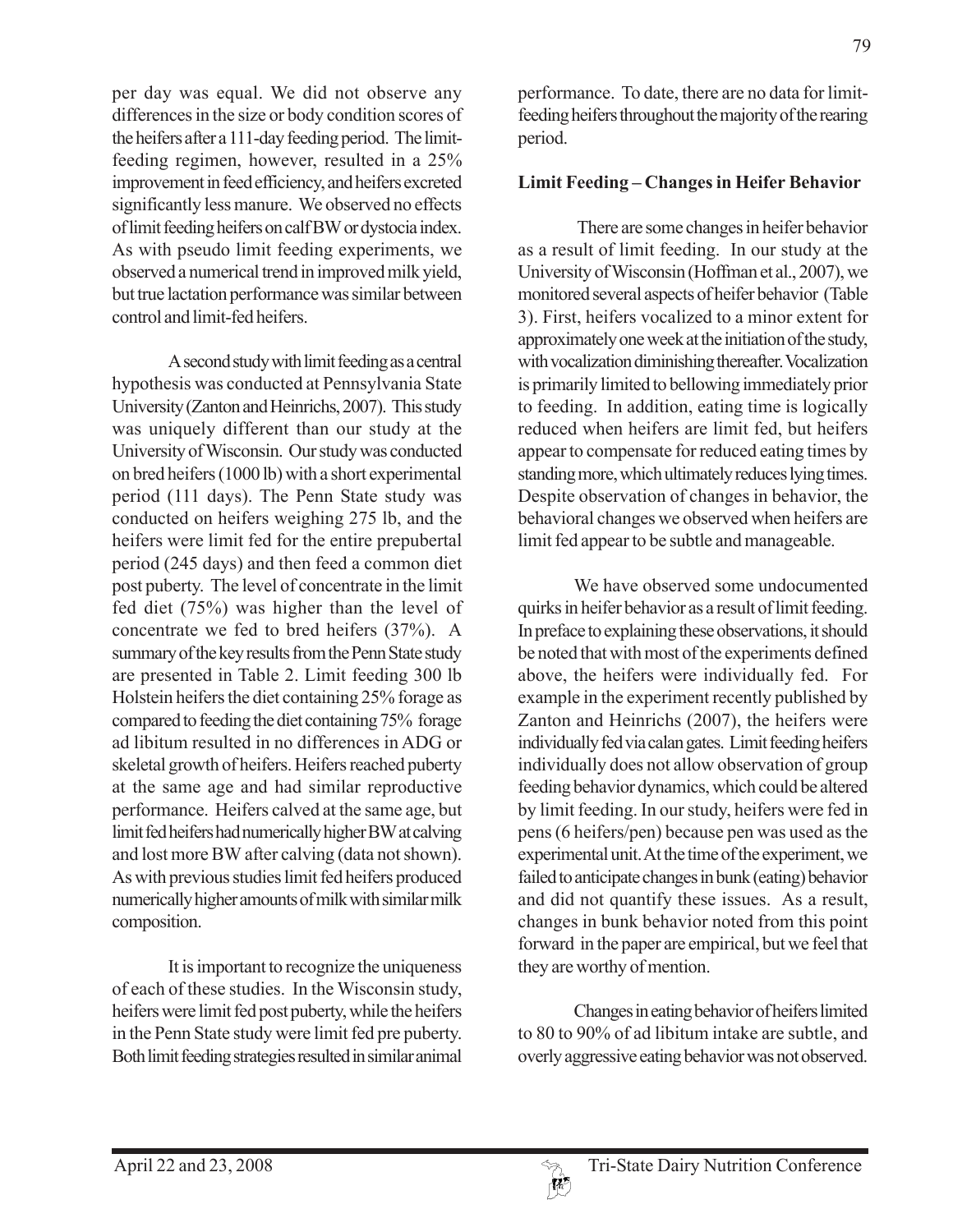However, heifers while eating, efficiently push feed forward perpendicular to the feed bunk with their muzzle. When fed on a flat feeding surface, a large portion of the diet will be pushed out of reach by the heifers. If heifers have not reached fill or satiety, heifers will aggressively reach in an attempt to acquire feed which they have displaced too far forward. This reaching behavior requires heifers to splay their fore and hind legs to create torque to lean forward. The long term effect of this behavior on foot and leg health is not known. We corrected this behavior by frequently pushing remaining feed up proximal to the fence line. As a result, we would caution that increased feed push ups may be required when limit feeding heifers in a flat manger.

Another undocumented behavioral change we observed is that heifers appear to become acclimated to limit feeding regimens and eating behaviors carry over for a short time after limit feeding is discontinued. After our experimental period, we transitioned the heifers to a common high bulk, high NDF diet. For a short period of time (5 to 7 days), heifers ate this diet as if limit fed. Visual evidence of additional ruminal distention was obvious. These observations suggest heifers have the ability to rapidly increase rumen volume. Quick and rapid extension of rumen volume has been well documented in lactating dairy cows (Dado and Allen, 1995).

Adequate bunk space is required to assure that all heifers have full access to feed because heifers fed to 80% of intake potential will consume all feed available within 2 to 3 hours. Lack of adequate bunk space could result in displacements at the bunk and ultimately result in un-even ADG. We observed small numerical increases in ADG variance when heifers were limit fed, but variance in ADG was not significant when 1000 lb heifers were allowed 24 inches/heifer of bunk space/heifer. The critical lower limit of bunk space per heifer under various limit feeding scenarios is not known. Finally, limit feeding can not be implemented were edible bedding, such

as straw, grass, corn stalks, etc., is used as heifers will consume bedding to reach satiety.

### **Conclusions**

To date, the following can be concluded about limit feeding dairy heifers:

- 1. Limit feeding decreases feed usage, decreases manure excretion, and improves feed efficiency of dairy replacement heifers.
- 2. There are no research trials indicating that limit feeding has a detrimental effect on heifer or cow health, or future lactation performance.
- 3. A hypothesis could be constructed that limit feeding may improve milk production, but mechanisms are not known.
- 4. Limit feeding does result in some minor changes in heifer behavior, and management may need to be modified to account for such behavior.
- 5. Limit feeding cannot be implemented when bunk space is limited or in housing systems using edible bedding.

#### **References**

Carson, A.F., A.R.G. Wylie, J.D. McEvoy, M. McCoy, and L.E.R. Dawson. 2000. The effects of plane of nutrition and diet type on metabolic hormone concentrations, growth and milk production in high genetic merit dairy herd replacements. Anim. Sci. 70:349-362.

Dado, R.G., and M.S. Allen. 1995. Intake limitations, feeding behavior, and rumen function of cows challenged with rumen fill from dietary fiber or inert bulk. J. Dairy Sci. 78:118-133.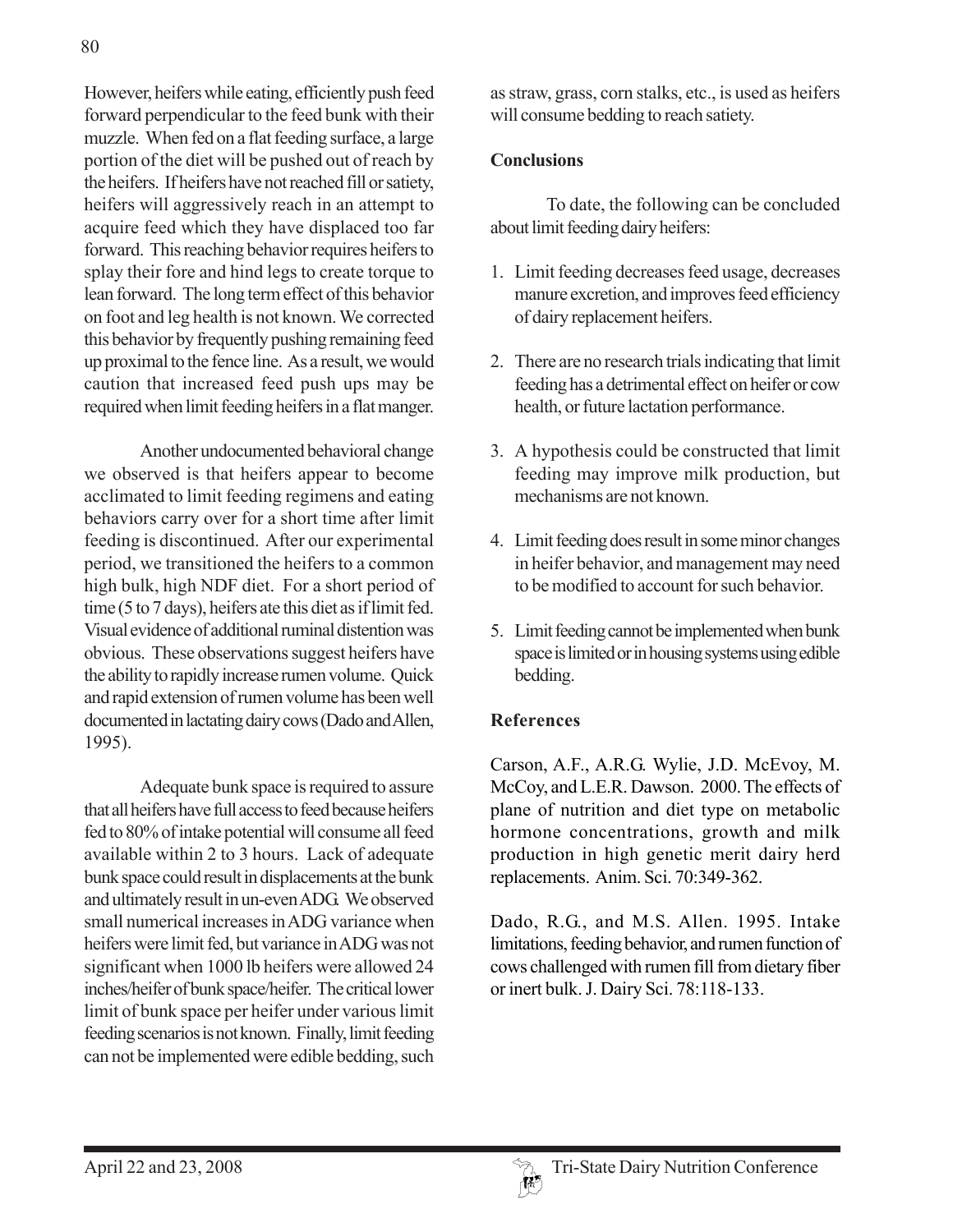Ford, J.A., and C.S. Park. 2001. Nutritionally directed compensatory growth enhances heifer development and lactation potential. J. Dairy Sci. 84:1669–1678.

Hof, G., and P.J. Lenaers. 1984. The importance of roughage in the rearing period on the feed-intake and performance of adult dairy-cows. Livest. Prod. Sci. 11:287-302.

Hoffman, P.C., N.M. Brehm, S.G. Price, and A. Prill-Adams. 1996. Effect of accelerated postpubertal growth and early calving on lactation performance of primiparous Holstein heifers. J. Dairy Sci. 79:2024-2031.

Hoffman, P.C., C.R. Simson, and M. Wattiaux. 2007. Limit feeding of gravid Holstein heifers: Effects on growth, manure nutrient excretion, and subsequent lactation performance. J. Dairy Sci. 90:946-954.

Lammers, B.P., A.J. Heinrichs, and R.S. Kensinger. 1999. The effects of accelerated growth rates and estrogen implants in prepubertal Holstein heifers on estimates of mammary development and subsquent reproduction and milk production. J. Dairy Sci. 82:1753-1764.

Loerch, S.C. 1900. Effects of feeding growing cattle high-concentrate diets at a restricted intake on feedlot performance. J. Anim. Sci. 68:3086- 3095.

Loerch, S.C. 1996. Limit-feeding corn as an alternative to hay for gestating beef cows. J. Anim. Sci. 74:1211-1216.

MidWest Plan Service. 2003. Raising Dairy Replacements. MidWest Plan Service, Ames, IA. National Research Council. 2001. Nutrient Requirements for Dairy Cattle. 7<sup>th</sup> rev. ed. Natl. Acad. Sci., Washington, D.C.

Park, C.S., R.B. Danielson, B.S. Kreft, S.H. Kim, Y.S. Moon, and W.L. Keller. 1998. Nutritionally Directed Compensatory Growth and Effects on Lactation Potential of Developing Heifers. J. Dairy Sci. 81:243–249.

Radcliff, R.P., M.J. Vandehaar, A.L. Skidmore, L.T. Chapman, B.R. Radke, J.W. Lloyd, E.P. Stanisiewski, and H.A. Tucker. 2000. Effects of diet and injection of bovine somatotropin on prepubertal growth and first lactation milk yields of Holstein cows. J. Dairy Sci. 83:23-29.

Sejrsen K., and J. Foldager. 1992. Mammary growth and milk-production capacity of replacement heifers in relation to diet energy concentration and plasma-hormone levels. Acta. Agric. Scand., Sect. Anim. Sci. 42:99-105.

Susin, I., S.C. Loerch, K.E. McClure, and M.L. Day. 1995. Effects of limit-feeding a high grain diet on puberty and reproductive performance of ewes. J. Anim. Sci. 73:3206-3215.

Van Amburgh, M.E., D.M. Galton, D.E. Bauman, R.W. Everett, D.G. Fox, L.E. Chase, and H.N. Erb. 1998. Effects of three prepubertal body growth rates on performance of Holstein heifers during first lactation. J. Dairy Sci. 81:527-538.

Wertz. A.E., L.L. Berger, D.B. Faulkner, and T.G. Nash. 2001. Intake restriction strategies and sources of energy and protein during the growing period affect nutrient disappearance, feedlot performance, and carcass characteristics of crossbred heifers. J. Anim. Sci. 79:1598-1610.

Zanton, G.I., and A.J. Heinrichs. 2007. The effects of controlled feeding a high forage or high concentrate ration on heifer growth and first lactation milk production. J. Dairy. Sci. 90:3388-3396.

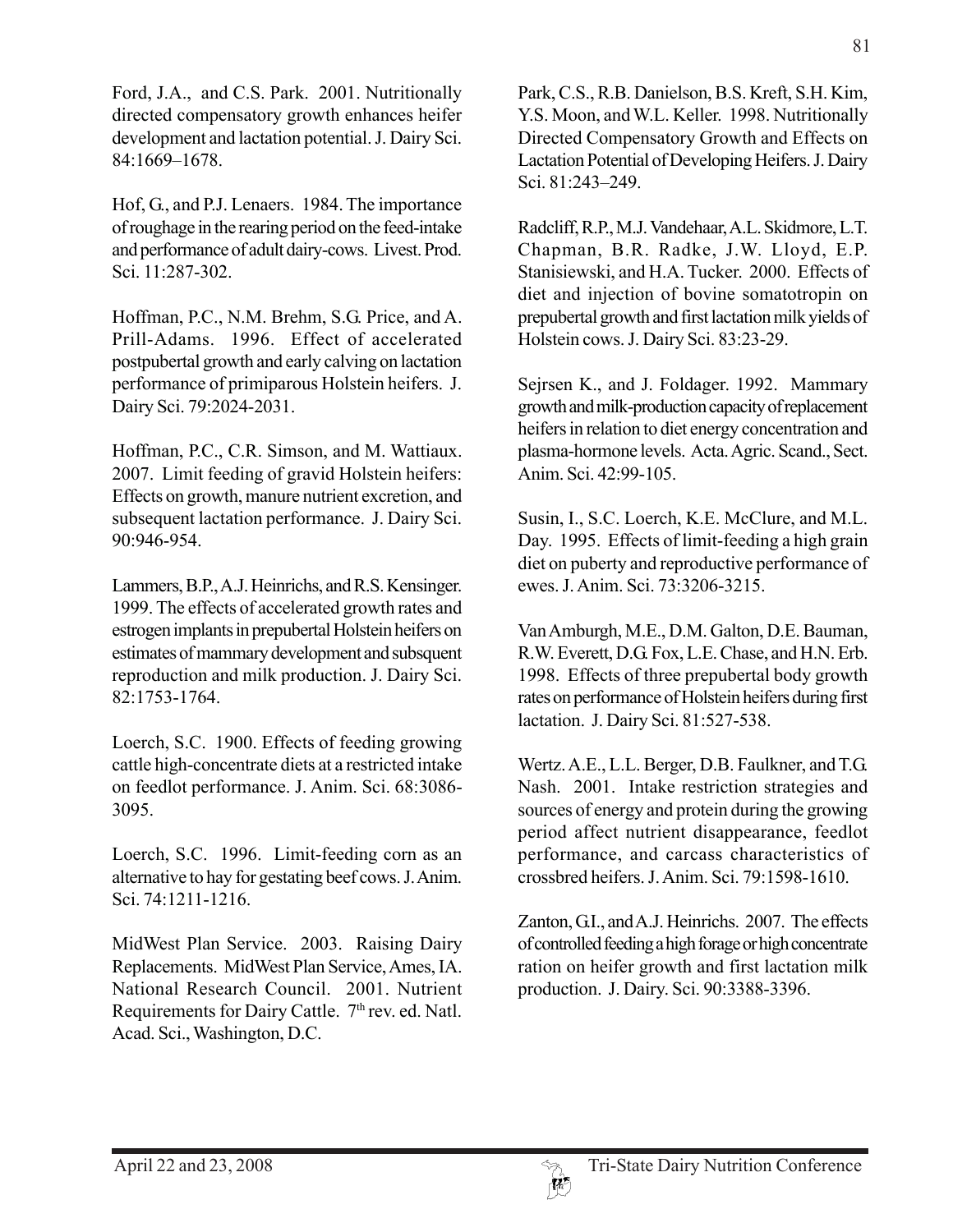|                                      | Treatment <sup>1</sup> |        |        |      | Effect $(P>)^2$          |        |        |  |
|--------------------------------------|------------------------|--------|--------|------|--------------------------|--------|--------|--|
| Item <sup>3</sup>                    | $C-100$                | $R-90$ | $R-80$ | SEM  | Treatment Linear C vs. L |        |        |  |
| Diet (DM basis)                      |                        |        |        |      |                          |        |        |  |
| Forage, %                            | 94.3                   | 80.3   | 62.7   |      |                          |        |        |  |
| Concentrate, %                       | 5.7                    | 19.7   | 37.3   |      |                          |        |        |  |
| NDF, $%$                             | 47.3                   | 41.8   | 35.6   |      |                          |        |        |  |
| Nutrient intake, lb/day              |                        |        |        |      |                          |        |        |  |
| DM                                   | 21.3                   | 19.9   | 18.3   | 0.4  | 0.01                     | 0.003  | 0.006  |  |
| CP                                   | 2.42                   | 2.54   | 2.57   | 0.03 | 0.07                     | 0.03   | 0.03   |  |
| <b>NDF</b>                           | 10.06                  | 8.29   | 6.50   | 0.16 | 0.0003                   | 0.0001 | 0.0002 |  |
| $NE_{g}$ , Mcal/day                  | 9.4                    | 9.4    | 9.5    | 0.2  |                          |        |        |  |
| Body weight                          |                        |        |        |      |                          |        |        |  |
| Initial, lb                          | 1036                   | 1021   | 1011   | 21   |                          |        |        |  |
| Final, lb                            | 1220                   | 1234   | 1217   | 19   |                          |        |        |  |
| Feed efficiency, lb DM/lb gain       | 13.2                   | 10.7   | 11.1   | 0.9  |                          |        | 0.09   |  |
| DM Excretion, lb/day                 | 7.7                    | 6.9    | 5.8    | 0.6  |                          | 0.10   | 0.10   |  |
| Parturition                          |                        |        |        |      |                          |        |        |  |
| Dystocia index <sup>4</sup>          | 2.2                    | 2.1    | 1.9    | 0.3  |                          |        |        |  |
| Calf BW, lb                          | 91.4                   | 93.3   | 95.1   | 3.1  |                          |        |        |  |
| Postpartum BW, lb                    | 1238                   | 1245   | 1275   | 21   |                          |        |        |  |
| Lactation performance (0 to 150 DIM) |                        |        |        |      |                          |        |        |  |
| Milk yield, lb/day                   | 68.8                   | 68.9   | 72.4   | 1.7  |                          |        |        |  |
| Milk fat, %                          | 3.89                   | 3.74   | 3.68   | 0.09 |                          |        |        |  |
| Milk protein, %                      | 2.87                   | 2.85   | 2.89   | 0.03 |                          |        |        |  |

**Table 1.** Summary of the results from a University of Wisconsin trial, whereby dairy heifers were limit fed (Hoffman et al., 2007).

1 C-100 = control heifers fed ad libitum, L-90 = limited to 90% of intake, and L-80 = limited to 80% of intake. Treatment means are expressed as least square means on a per heifer basis. SEM = Standard error of mean.  $2^2C$  = Control (C-100) vs. L = Limited (L-90, L-80); Linear = linear effect of level of restriction. Entries without values were not significant  $(P > 0.10)$ .

 $3 DM = Dry$  matter, NDF = neutral detergent fiber, CP = crude protein, NE<sub>g</sub> = net energy for gain, BW = body weight, and  $DIM =$  days in milk.

 $4$ Dystocia index, 1 = no problem, 2 = slight problem, 3 = needed assistance, 4 = considerable force, and 5 = extremely difficult.